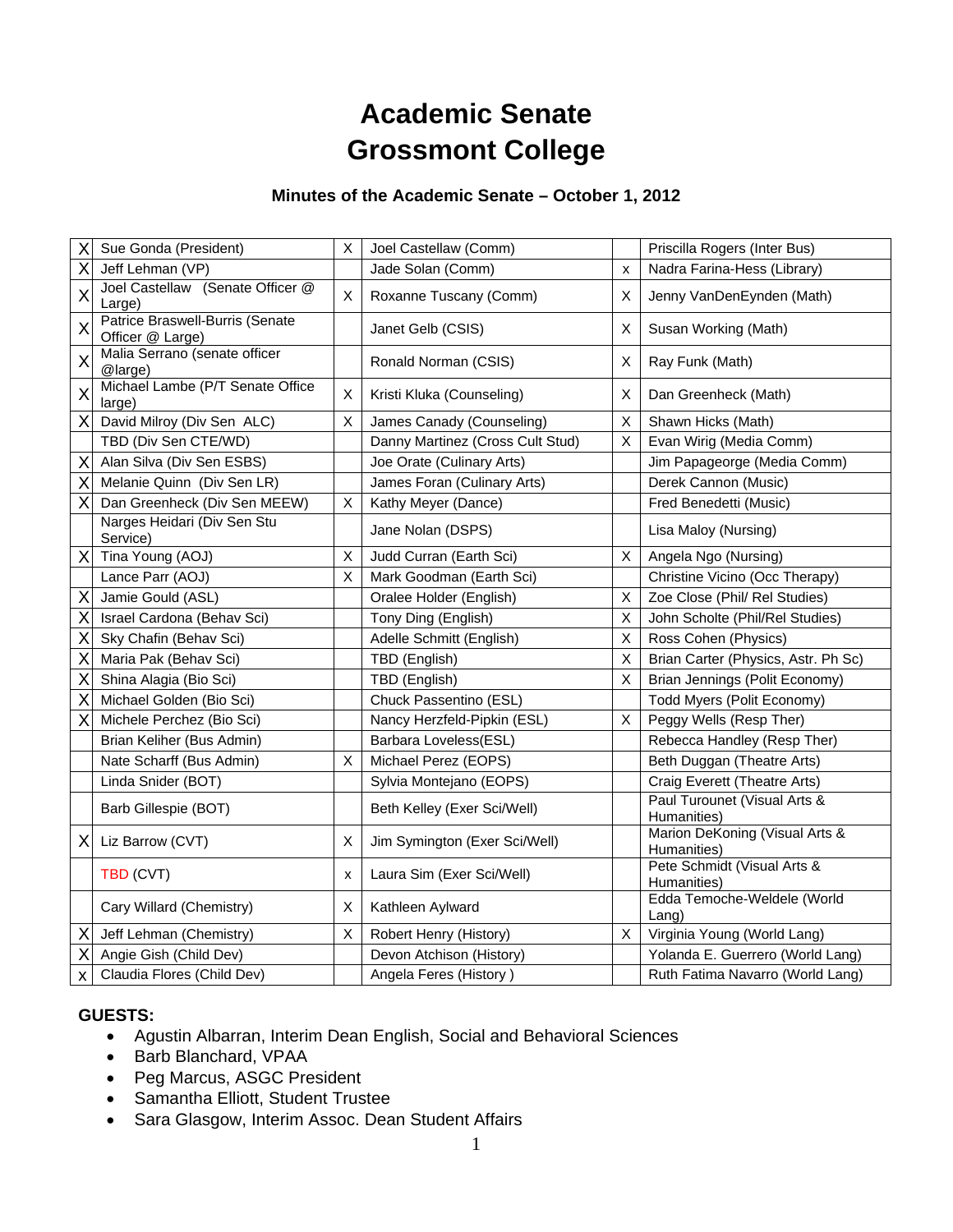• Michael Reese, Dean Math, Natural Science, Exercise Science & Wellness

## **RECORDERS**: Rochelle Weiser

# **I. CALL TO ORDER (11:04)**

#### **A. Public Comment**

**Robert Henry:** Robert announced the passing of Gordon Gastil, father of History faculty member George Gastil. Gordon was a renowned Geology Professor at SDSU and professor to some faculty members at Grossmont. For information regarding services please contact George at George.Gastil@gmail.com or visit memorialwebsites.legacy.com -- Gordon Gastil. A scholarship fund was created in Gordon Gastil's name and information is available on the memorial website. (George is running for Lemon Grove City Council).

## **B. Approval of Agenda**

A motion was made to approve the day's agenda. **M/S/U** Wirig/Braswell-Burris

**C. Approval of Minutes from September 17, 2012. M/S/U** Wirig/Lambe

# **II. PRESIDENT'S REPORT – Sue Gonda**

- **SB1440 Degrees**: Sandra Cook, SDSU Assistant VP, Academic Affairs attended the September SDICCCA CIO meeting and reported CSUs might see funding losses if they don't cooperate with the 1440 law. By fall, 2014, SDSU's goal is to accept all current passed TMC degrees; some are in progress for acceptance in F2013. Local students with 1440 degrees will have 1st admission preference; 2<sup>nd</sup> pref: 1440 degrees outside our local area. Beth Smith, Treasurer for Academic Senate California Community Colleges, reported that community colleges will be required to have 80% of the approved TMC degrees ready for students by Fall 2013 and 100% by Fall 2014. There will be a media campaign to raise awareness for students; bus billboards, high school posters, etc. (NOTE: It has already begun on the radio: http://www.adegreewithaguarantee.com/ The UCs are considering accepting TMC degrees as well-- their Senate has already endorsed them.
- **Bookstore:** The bookstore will soon be asking for book orders the staff realize that many courses depend on the November election results, but in order to have books available for students they need to place orders sooner rather than later; books can be sent back, or new orders created after the election if necessary. It was noted that a new law was passed requiring publishers to offer books online for students; timeline for implementation is unknown, but the California Chancellors Office will notify colleges. (NOTE: It will be on the next Bookstore Committee agenda.) Last year GCCCD students saved approximately \$300000.00 with textbook rentals and online textbooks.
- **Institutional Excellence:** Call for candidates to replace Shirley Pereira as Research Liaison at the end of this academic year. Shirley has made this position a 'go-to' resource on campus for everything from program reviews (instructional, administrative, student services) to student success data for programs campus wide. Sue reported that the position receives .8 release time. Shirley has offered to split the release time in spring in order to train her replacement. Also note: Under Shirley's leadership, the Institutional Excellence Council has created a GC Research Agenda that reveals all the research needs of the college together in one place. CC and the District are creating one as well. This will streamline the process and priorities for Research and Planning at the District level and create annual cycles.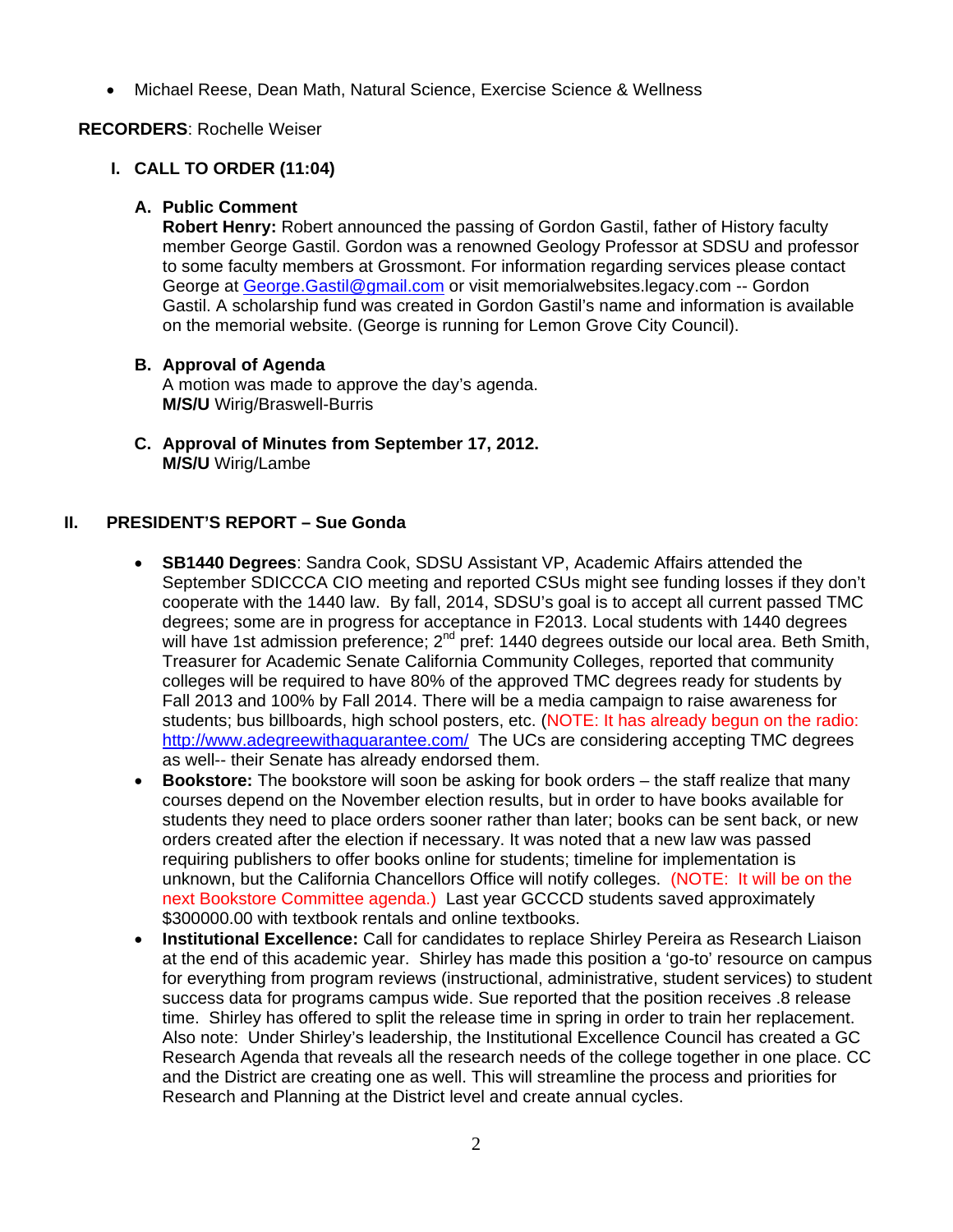- **DCEC (District Coordinating Education Council):** The district will be implementing TracDat– a program to make all your planning documents and Program Review Documents SIMPLE and will also track SLO data. The program will replace the Excel spreadsheets previously used.
- **GC Planning & Resources:** Phase 2 of the Facilities Master Plan will occur in October & November; the goal is to be ready if funding is available from Prop V. Phase 1, creating an overarching plan, took place through a shared governance process over the summer in preparation for the November ballot initiative. The 2nd phase of planning will involve the chairs and coordinators of the buildings identified in previous and current Master Plans: 500 quad buildings; Arts Complex, including the theatre; Science and Math; Athletics. The division of the money from Prop V is guided by the needs and projects from each campus and appears to be fair. Chairs and coordinators will look at details about the buildings: square footage, needs of the programs using the buildings, etc. Cluster groups will look at the needs and outlines of the buildings and develop a framework with data and a rubric. Over Winter Break, the architecture firm facilitating the planning will use the information to bring a plan with the scope, budgets and timelines to the colleges and Board. .
- **Chairs in Classrooms:** Don't take chairs from nearby classrooms. If you need extra chairs, contact Tim Flood for folding chairs to be delivered.
- **Skateboarders:** Currently skateboarding on campus is against board policy and faculty can stop students. Public Safety and Tim Flood's office are working on the process to make it illegal and allow campus police to issue tickets. Campus police will soon ride bicycles for patrol.
- **Invitation to DIGS:** Friday November 2, 2012 at Anaheim Doubletree in Orange County the following groups will meet: Child Development, Exercise Science, Graphic Arts/Graphic Design, Health Science, Hospitality/Hotel management, Nutrition/Food Science/Dietetics. This is an opportunity for faculty to give input on their discipline and the TMC degree in their area.
- **Institutional Survey:** Survey results reported 65% of faculty were satisfied with the Senate. Sue reported the Senate Officers Committee would be creating a survey via Survey Monkey in order to receive more specific input on what the Senate can improve for faculty. Sue encouraged faculty to contact her when assistance or more information is needed if they find "road blocks" in their programs or need help with college/district processes.

#### **III. COMMITTEES- New Committee Member Approval**

**A. Sabbatical Leave Committee: Denise Schulmeyer (at Large/AFT), Peg Marcus-ASGC President.** 

M/S/U Golden/Working

#### **B. Replace Senate Officer at large 2012-2013**

A motion was made to approve Marion DeKoning as the new Officer at Large, the position vacated by Malia Serrano. M/S/U Wirig/Working

# **IV. ACTION ITEMS**

**None** 

# **V. INFORMATION ITEMS**

## **A. Presentation from Student Leaders: Samantha Elliott--Student Trustee and Peg Marcus--ASGC President**

Samantha reported that the ASGC was coordinating a voter registration drive. They are working closely with the State Student Senate, of which she is a representative, to reach out